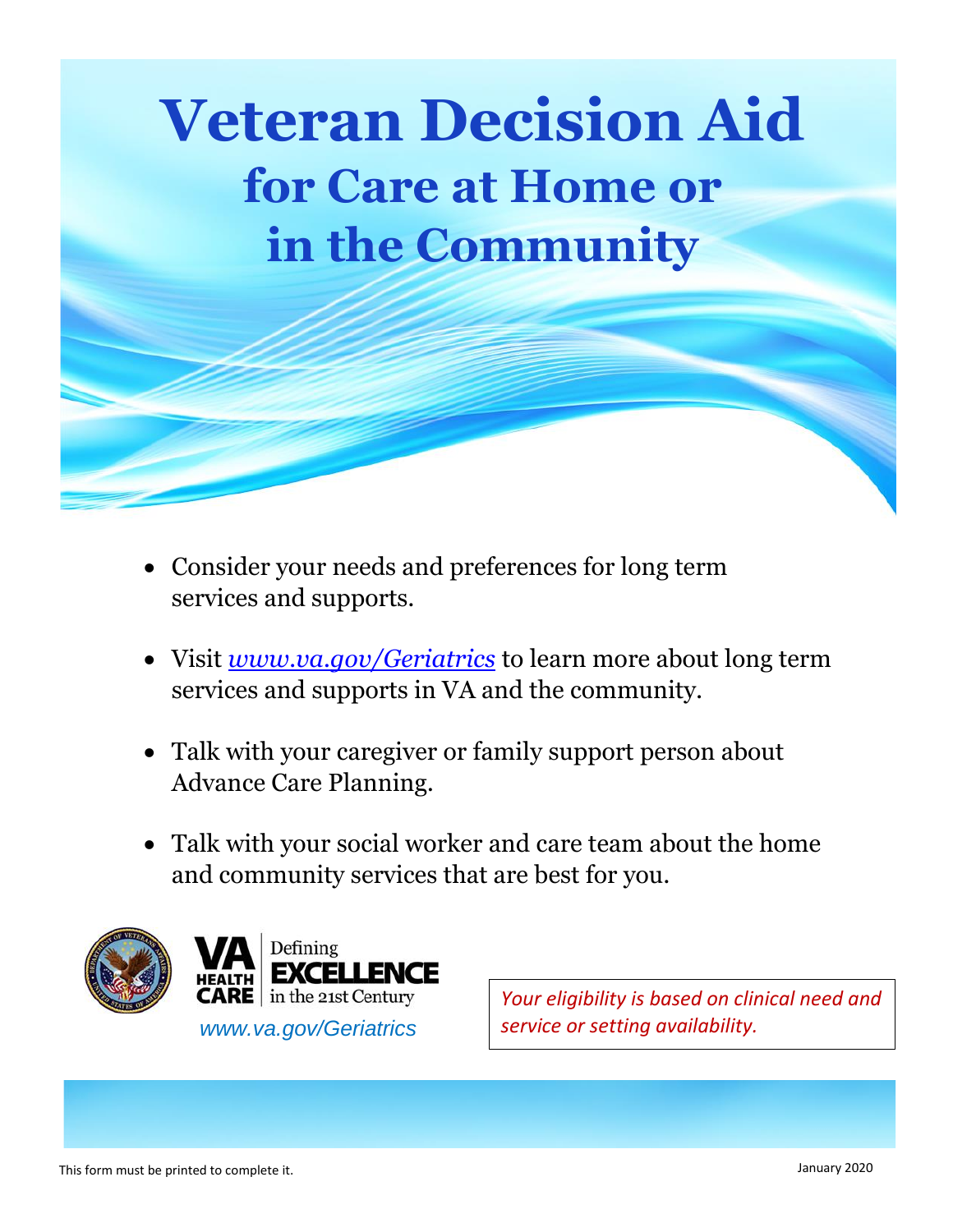| <b>Step 1. Consider Needs</b> |                                                                                              |  |  |  |  |  |
|-------------------------------|----------------------------------------------------------------------------------------------|--|--|--|--|--|
| What do                       | <b>I</b> need help to: ( <i>Check any that apply</i> )                                       |  |  |  |  |  |
| you need<br>help with?        | Eat, get dressed, bathe, go to the toilet or get around the house.                           |  |  |  |  |  |
|                               | Do chores such as fixing small meals, paying bills and shopping.<br>⊔                        |  |  |  |  |  |
|                               | Get care that requires a nurse or therapist.                                                 |  |  |  |  |  |
|                               | Check my blood pressure or blood sugar, keep track of medical<br>visits or fill my pill box. |  |  |  |  |  |
|                               | Deal with my drug or alcohol issues.                                                         |  |  |  |  |  |
|                               | Deal with my mental health concerns.                                                         |  |  |  |  |  |
|                               | Make decisions and remember things I need to do.                                             |  |  |  |  |  |
|                               | Do social things with family or friends.                                                     |  |  |  |  |  |
|                               | Other:<br>ப                                                                                  |  |  |  |  |  |
| Who helps                     | <b>I have help from:</b> ( <i>Check any that apply</i> )                                     |  |  |  |  |  |
| you?                          | My spouse or partner.                                                                        |  |  |  |  |  |
|                               | Family member or friend who lives with me.                                                   |  |  |  |  |  |
|                               | Family members or friends who come over to help me.<br>□                                     |  |  |  |  |  |
|                               | Paid caregiver.                                                                              |  |  |  |  |  |
|                               | I do not have any regular help.<br>⊔                                                         |  |  |  |  |  |
| <b>Where do</b>               | <b>I</b> want to live: ( <i>Check only one</i> )                                             |  |  |  |  |  |
| you want<br>to live?          | In my home because that is the most important thing to me.                                   |  |  |  |  |  |
|                               | In my home, if my health needs are met.<br>⊔                                                 |  |  |  |  |  |
|                               | In my home, but it is not best for me now.<br>⊔                                              |  |  |  |  |  |
|                               | In a different home, but closer to VA services and supports.                                 |  |  |  |  |  |
|                               | In a different place where I can receive more care.<br>⊔                                     |  |  |  |  |  |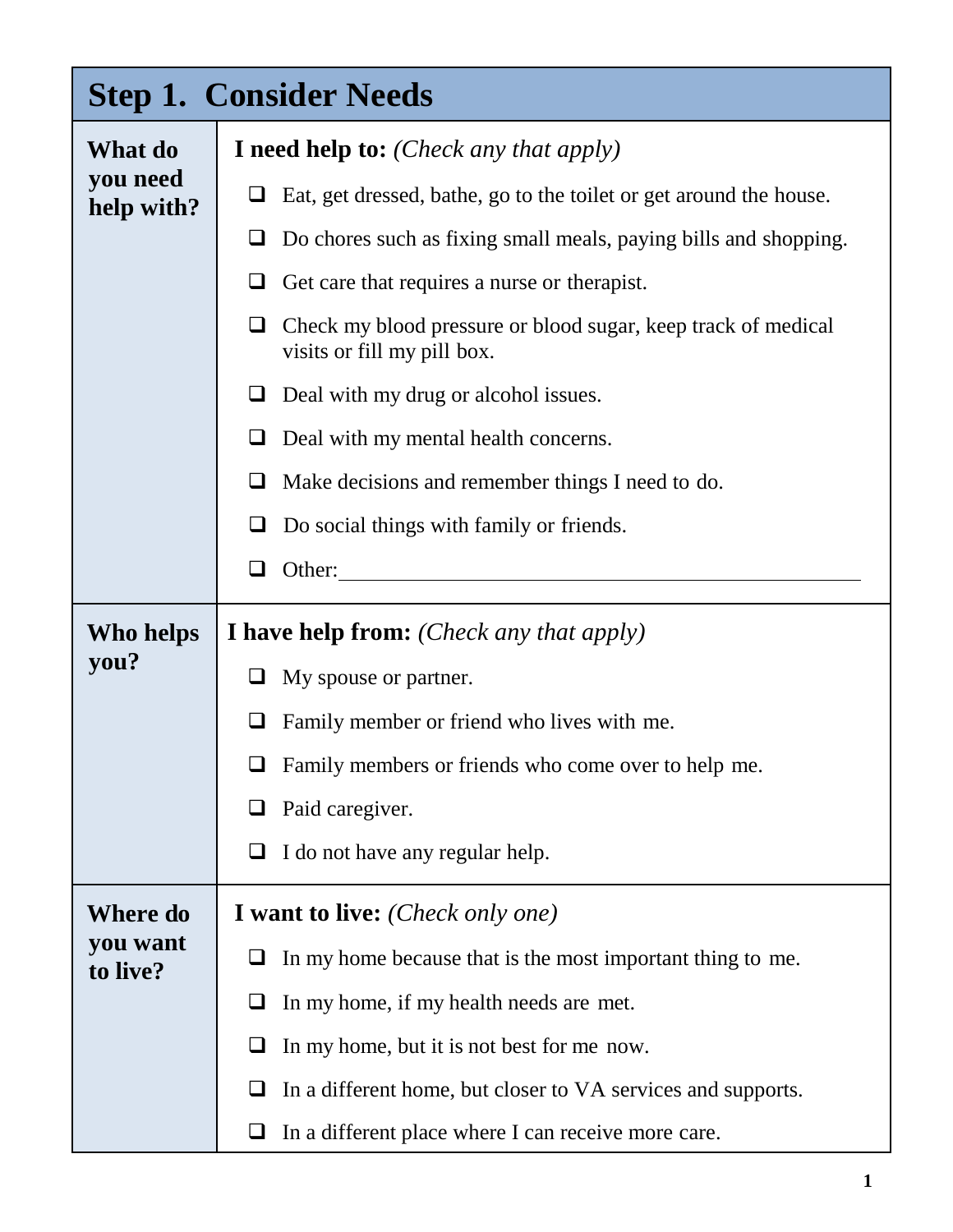# **Step 2. Explore Options**

# **Long term care options I would consider are:**

*(Check your choices – to learn more go to [www.va.gov/Geriatrics](https://www.va.gov/Geriatrics))*

# *Options at my home*

- Adult Day Health Care
- Home Based Primary Care
- □ Homemaker/Home Health Aide
- □ Hospice Care
- $\Box$  Palliative Care
- □ Respite Care
- □ Skilled Home Health Care
- $\Box$  Remote Monitoring Care
- □ Veteran-Directed Care

# *Options in a residential setting*

- Adult Family Home
- □ Assisted Living
- □ Community Residential Care
- $\Box$  Domiciliary Care (in a State Veterans Home)
- □ Medical Foster Home

# *Options at a nursing home*

- $\Box$  Community Living Center (VA Nursing Home, also called CLC)
- $\Box$  Community Nursing Home
- □ State Veterans Home

# **I chose these options because it is important to:**

(Examples: stay at home, be close to friends/family, have help at night)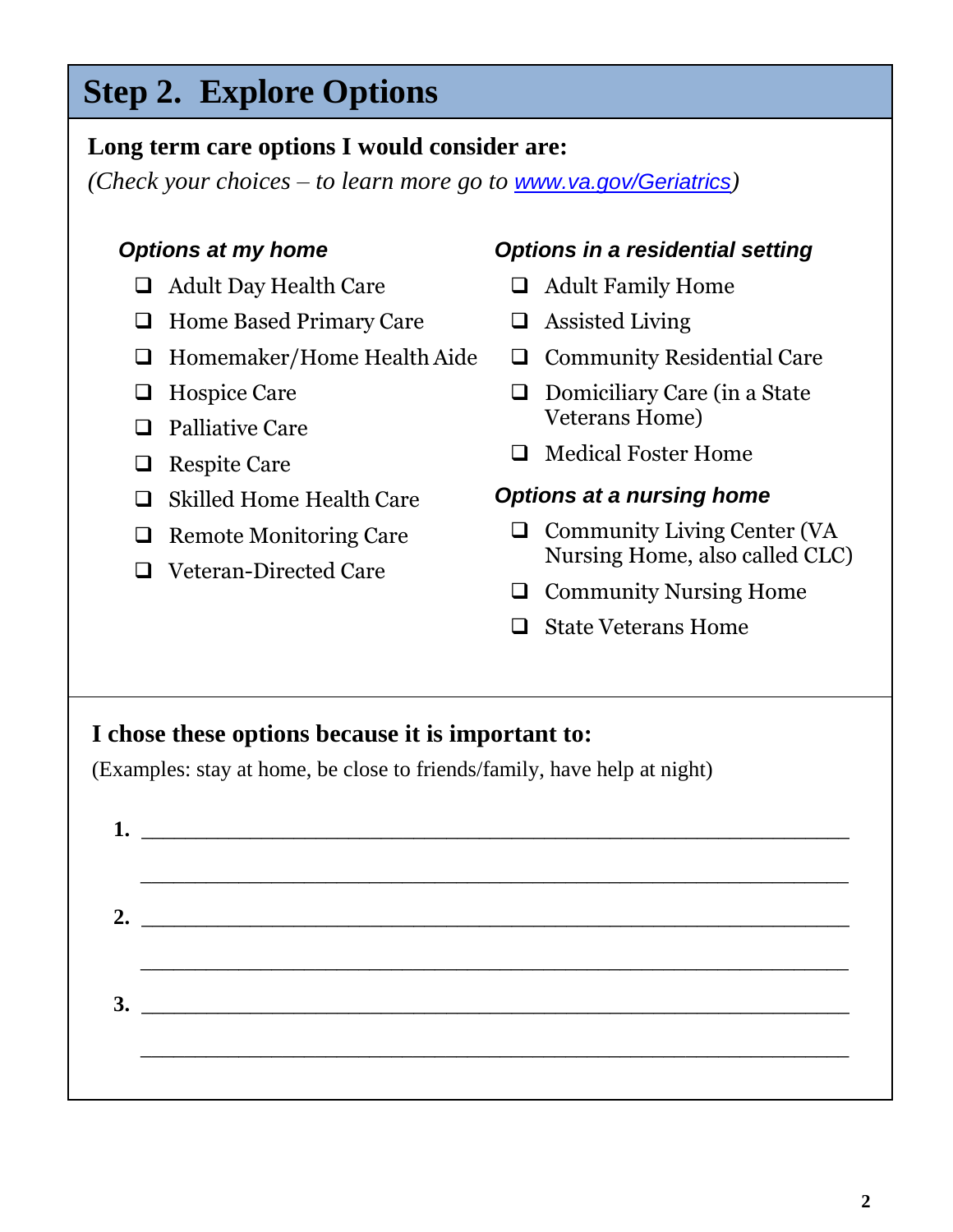#### **Step 3. Involve Others Who is involved in your long term care planning? People that help me make decisions about long term care are:** *(Check any that apply)* **Spouse or partner**  $\Box$  Family member/friend  $\Box$  Social worker/case manager  $\Box$  Mental health provider **Nurse care manager**  $\Box$  Primary care provider (physician, nurse practitioner, physician assistant) **Other** <u>Contract of</u> **Contract 2**

\_\_\_\_\_\_\_\_\_\_\_\_\_\_\_\_\_\_\_\_\_\_\_\_\_\_\_\_\_\_\_\_\_\_\_\_\_\_\_\_\_\_\_\_\_\_\_\_\_\_\_\_\_\_\_\_\_\_\_\_\_\_\_\_\_\_\_\_\_\_

**People who agree with my care choices are:**

**People who disagree with my care choices are:**

#### **Long term care options we agree could be right for me are:**

*(Check your choices – to learn more go to [www.va.gov/Geriatrics](https://www.va.gov/Geriatrics))*

## *Options at my home*

- Adult Day Health Care
- □ Home Based Primary Care
- $\Box$  Homemaker/Home Health Aide
- □ Hospice Care
- □ Palliative Care
- □ Respite Care
- □ Skilled Home Health Care
- $\Box$  Remote Monitoring Care
- □ Veteran-Directed Care

## *Options in a residential setting*

- Adult Family Home
- **Q** Assisted Living
	- **Q** Community Residential Care
	- □ Domiciliary Care (in a State Veterans Home)
	- □ Medical Foster Home

#### *Options at a nursing home*

- $\Box$  Community Living Center (VA Nursing Home, also called CLC)
- $\Box$  Community Nursing Home
- □ State Veterans Home

 $\overline{a}$